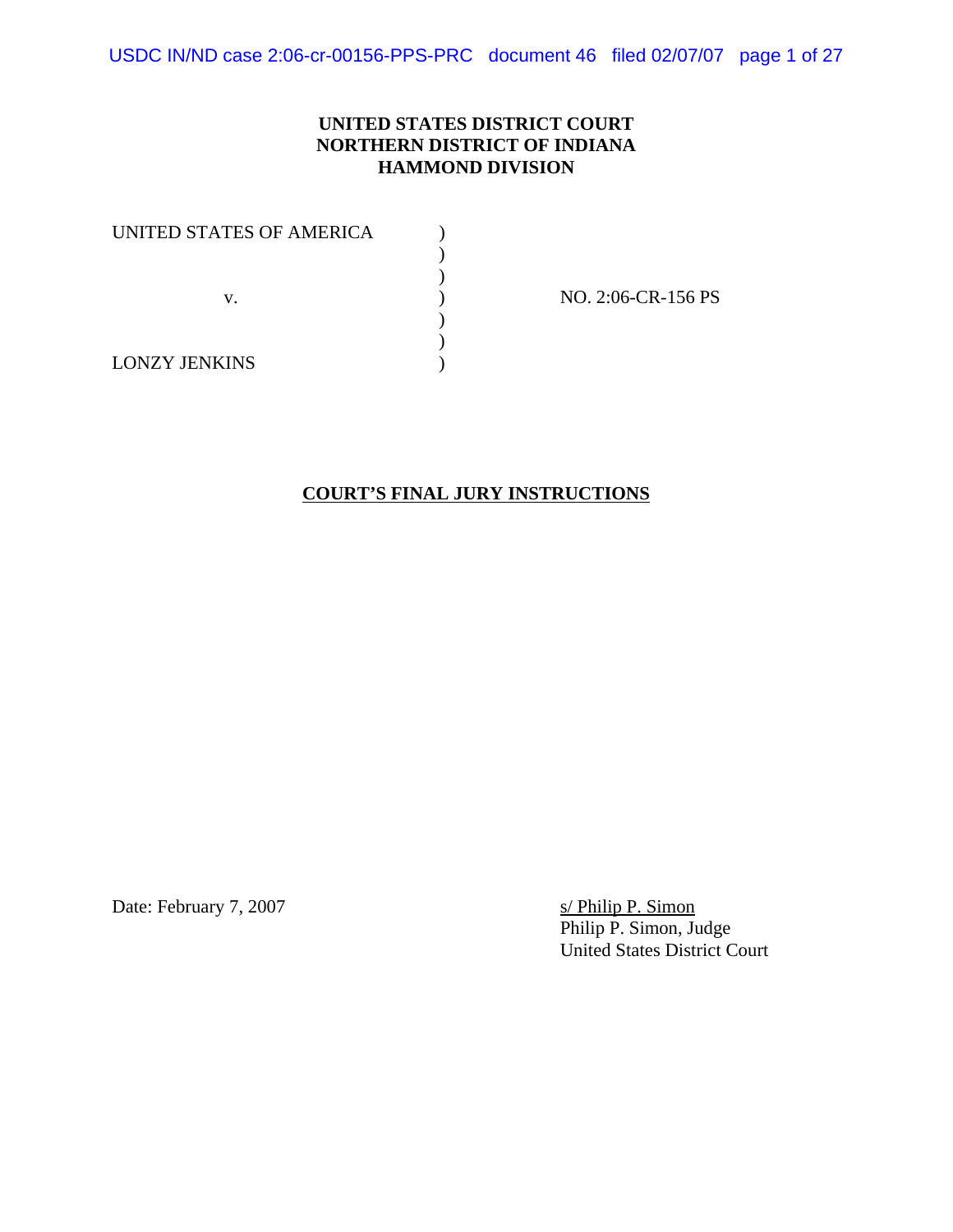Members of the jury, you have seen and heard all the evidence and the arguments of the attorneys. Now I will instruct you on the law.

You have two duties as a jury. Your first duty is to decide the facts from the evidence in the case. This is your job, and yours alone.

Your second duty is to apply the law that I give you to the facts. You must follow these instructions, even if you disagree with them. Each of the instructions is important, and you must follow all of them.

Perform these duties fairly and impartially. Do not allow sympathy, prejudice, fear, or public opinion to influence you. You should not be influenced by any person's race, color, religion, national ancestry, or sex.

Nothing I say now, and nothing I said or did during the trial, is meant to indicate any opinion on my part about what the facts are or about what your verdict should be.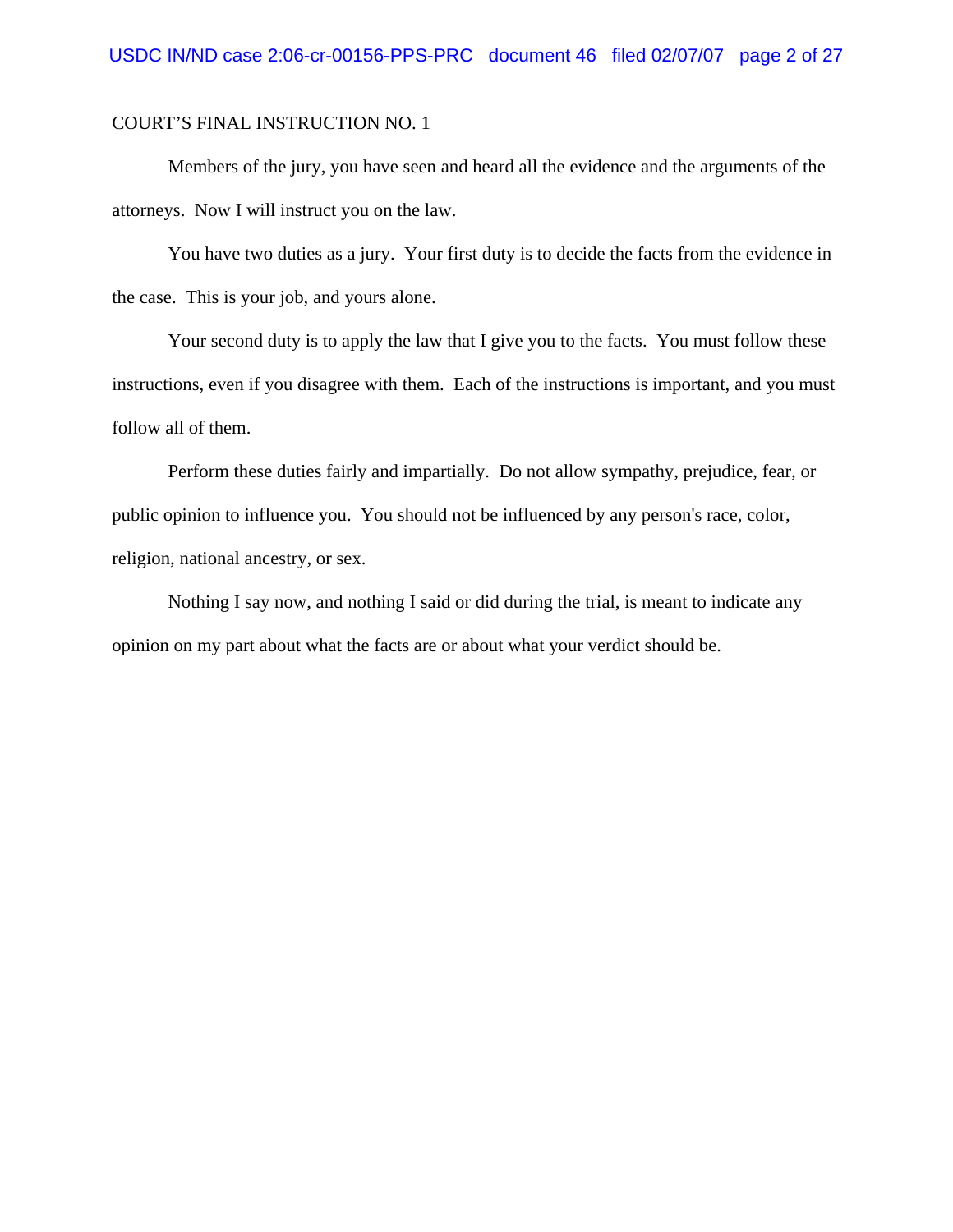The evidence consists of the testimony of the witnesses, the exhibits admitted in evidence, and stipulations. A stipulation is an agreement between both sides that certain facts are true.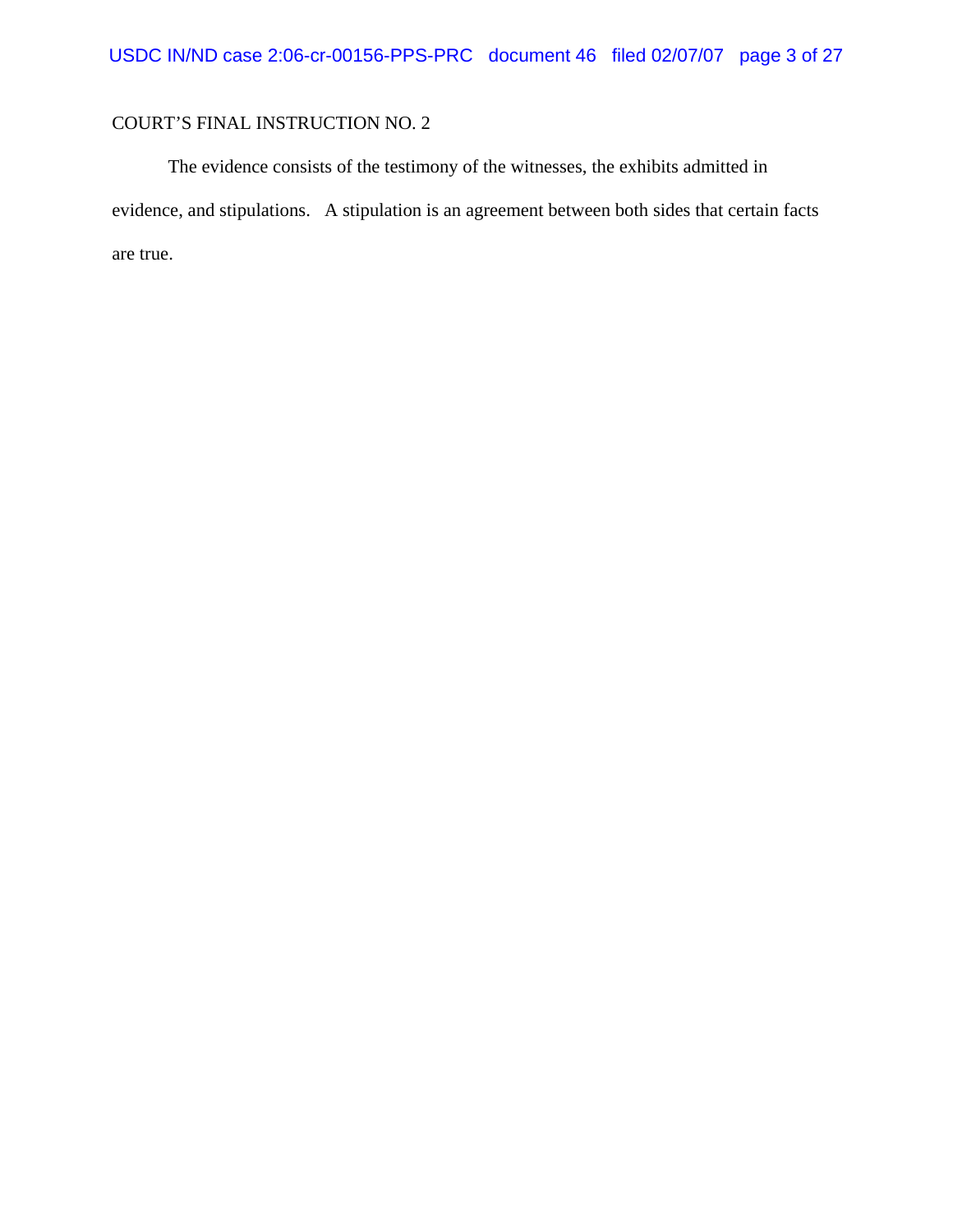You are to decide whether the testimony of each of the witnesses is truthful and accurate, in part, in whole, or not at all, as well as what weight, if any, you give to the testimony of each witness. In evaluating the testimony of any witness, you may consider, among other things:

- the witness's intelligence;

- the ability and opportunity the witness had to see, hear, or know the things that the witness testified about;

- the witness's memory;

- any interest, bias, or prejudice the witness may have;

- the manner of the witness while testifying; and

- the reasonableness of the witness's testimony in light of all the evidence in the case.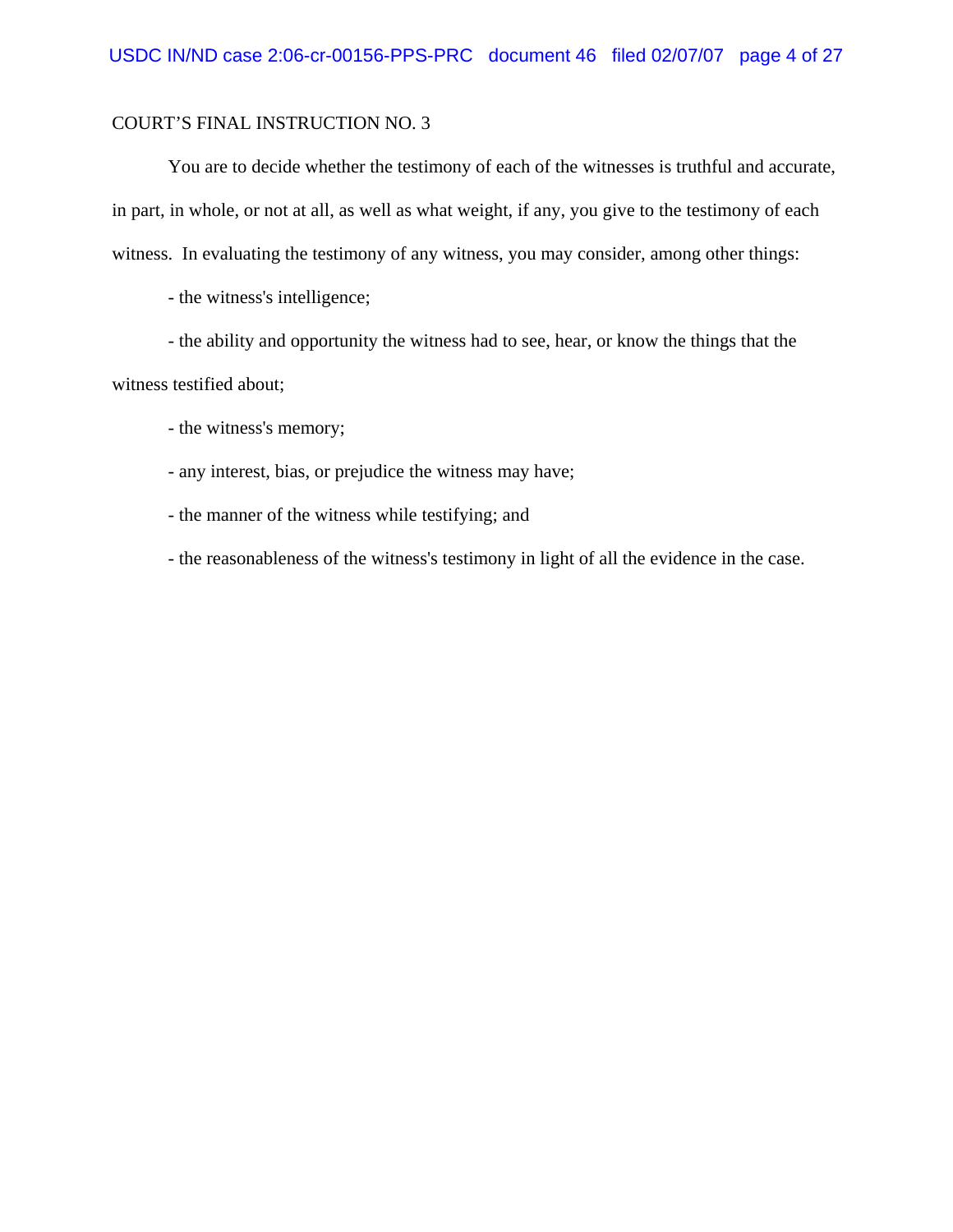You should use common sense in weighing the evidence and consider the evidence in light of your own observations in life. In our lives, we often look at one fact and conclude from it that another fact exists. In law we call this "inference." A jury is allowed to make reasonable inferences. Any inferences you make must be reasonable and must be based on the evidence in the case.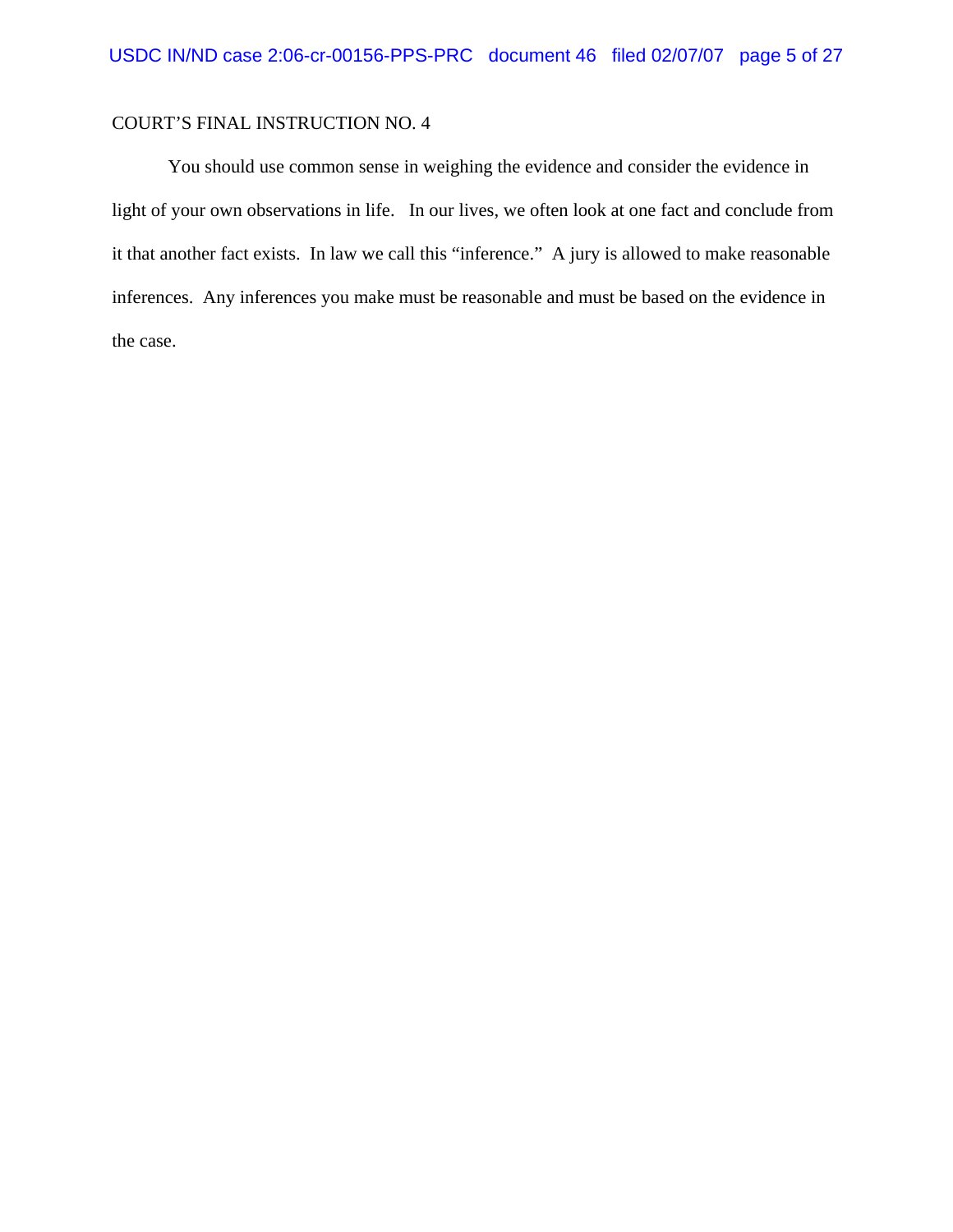Some of you have heard the phrases "circumstantial evidence" and "direct evidence." Direct evidence is the testimony of someone who claims to have personal knowledge of the commission of the crime which has been charged, such as an eyewitness. Circumstantial evidence is the proof of a series of facts which tend to show whether the defendant is guilty or not guilty. The law makes no distinction between the weight to be given either direct or circumstantial evidence. You should decide how much weight to give to any evidence. All the evidence in the case, including the circumstantial evidence, should be considered by you in reaching your verdict.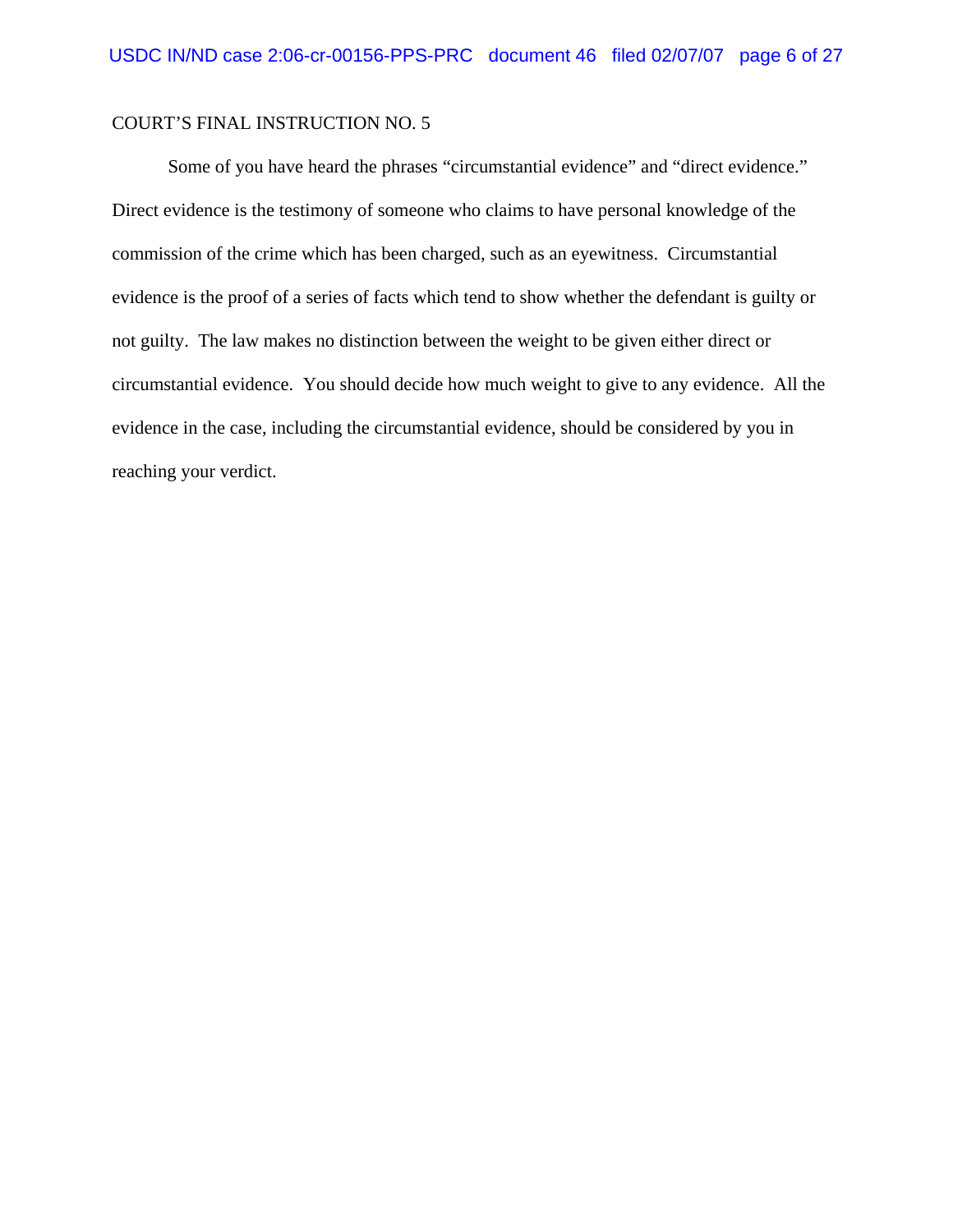Certain things are not evidence. I will list them for you:

First, testimony that I struck from the record, or that I told you to disregard, is not evidence and must not be considered.

Second, anything that you may have seen or heard outside the courtroom is not evidence and must be entirely disregarded. This includes any press, radio, or television reports you may have seen or heard. Such reports are not evidence and your verdict must not be influenced in any way by such publicity.

Third, questions and objections by the lawyers are not evidence. Attorneys have a duty to object when they believe a question is improper. You should not be influenced by any objection or by my ruling on it.

Fourth, the lawyers' statements to you are not evidence. The purpose of these statements is to discuss the issues and the evidence. If the evidence as you remember it differs from what the lawyers said, your memory is what counts.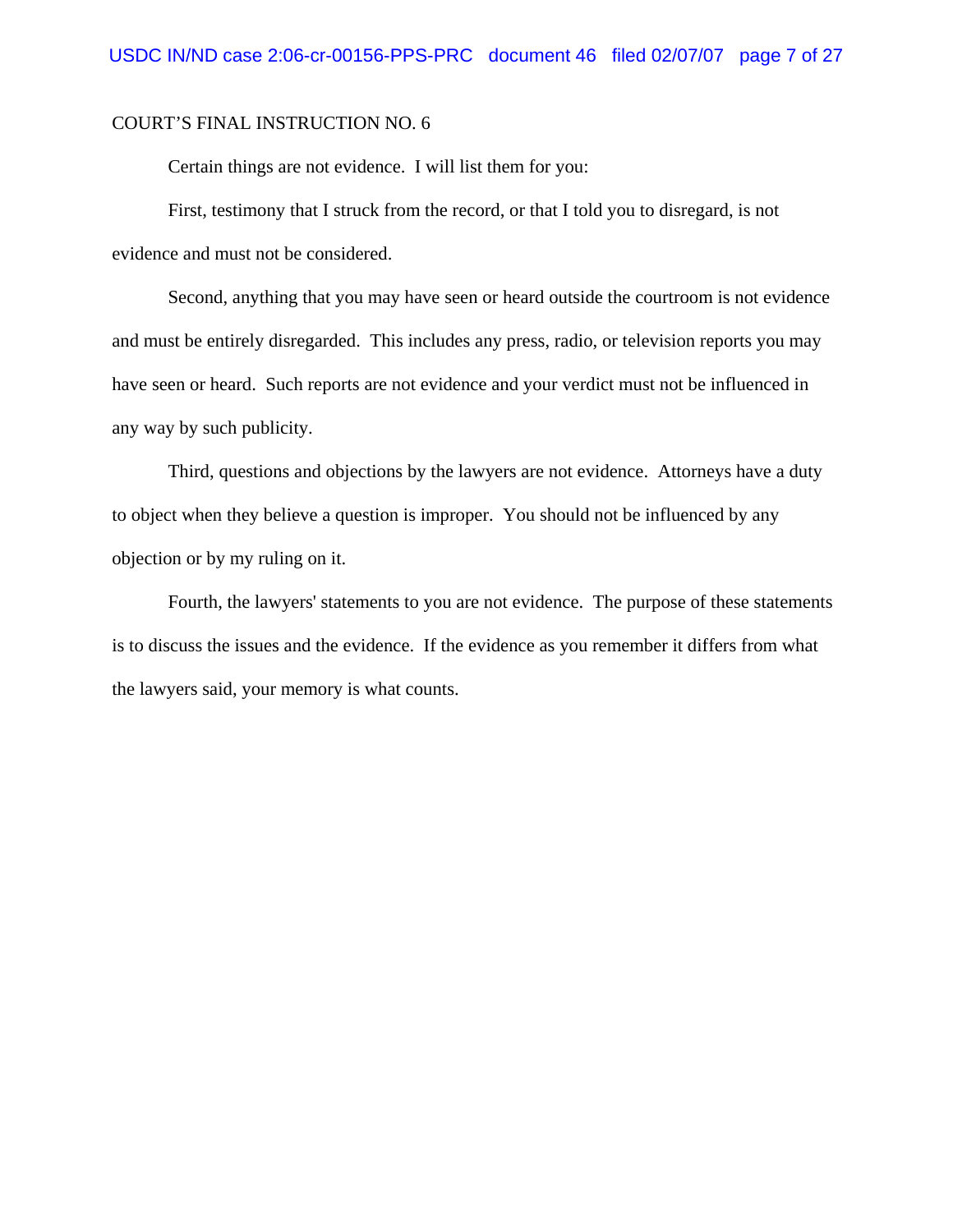It is proper for an attorney to interview any witness in preparation for trial.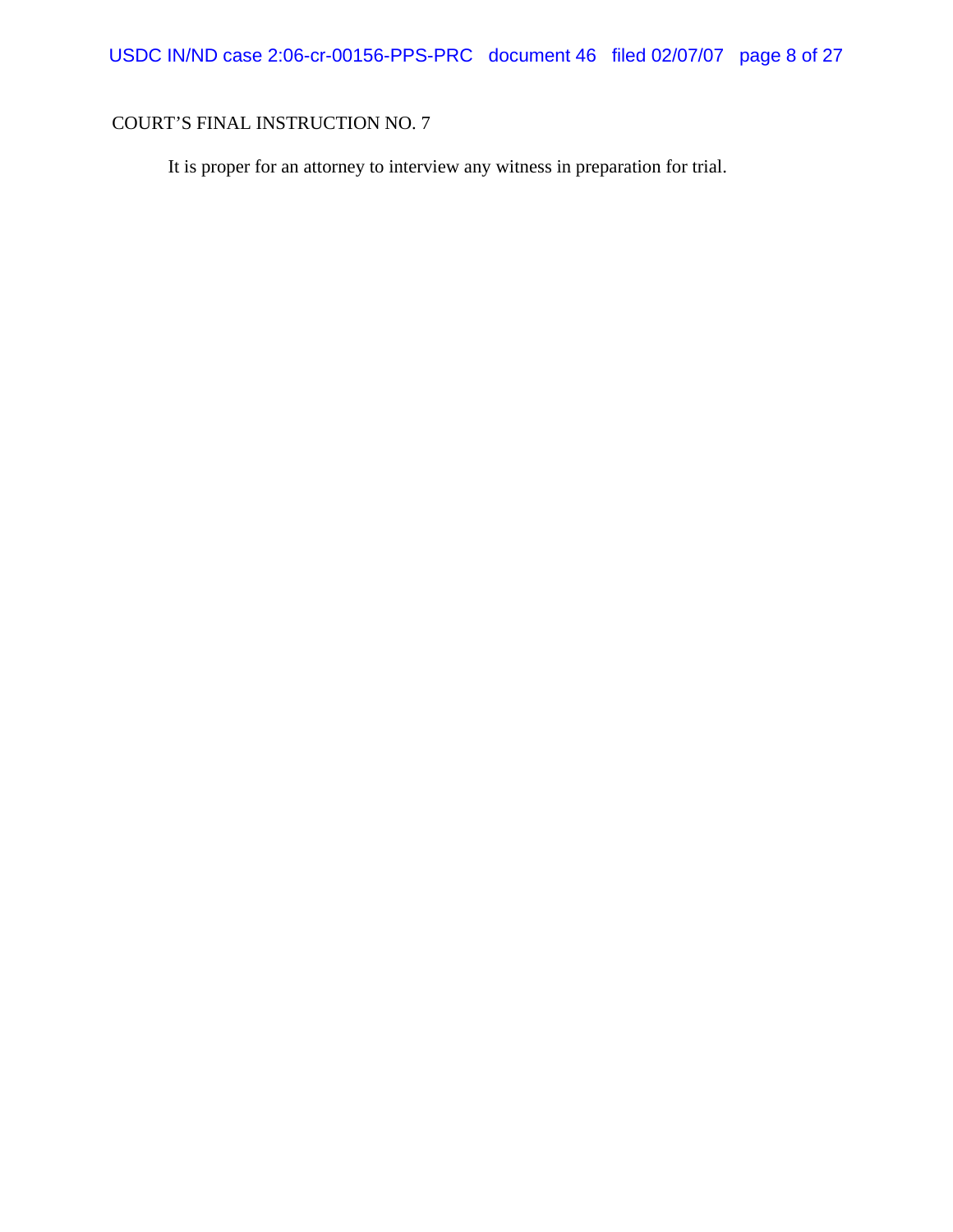You may find the testimony of one witness or a few witnesses more persuasive than the testimony of a larger number. You need not accept the testimony of the larger number of witnesses.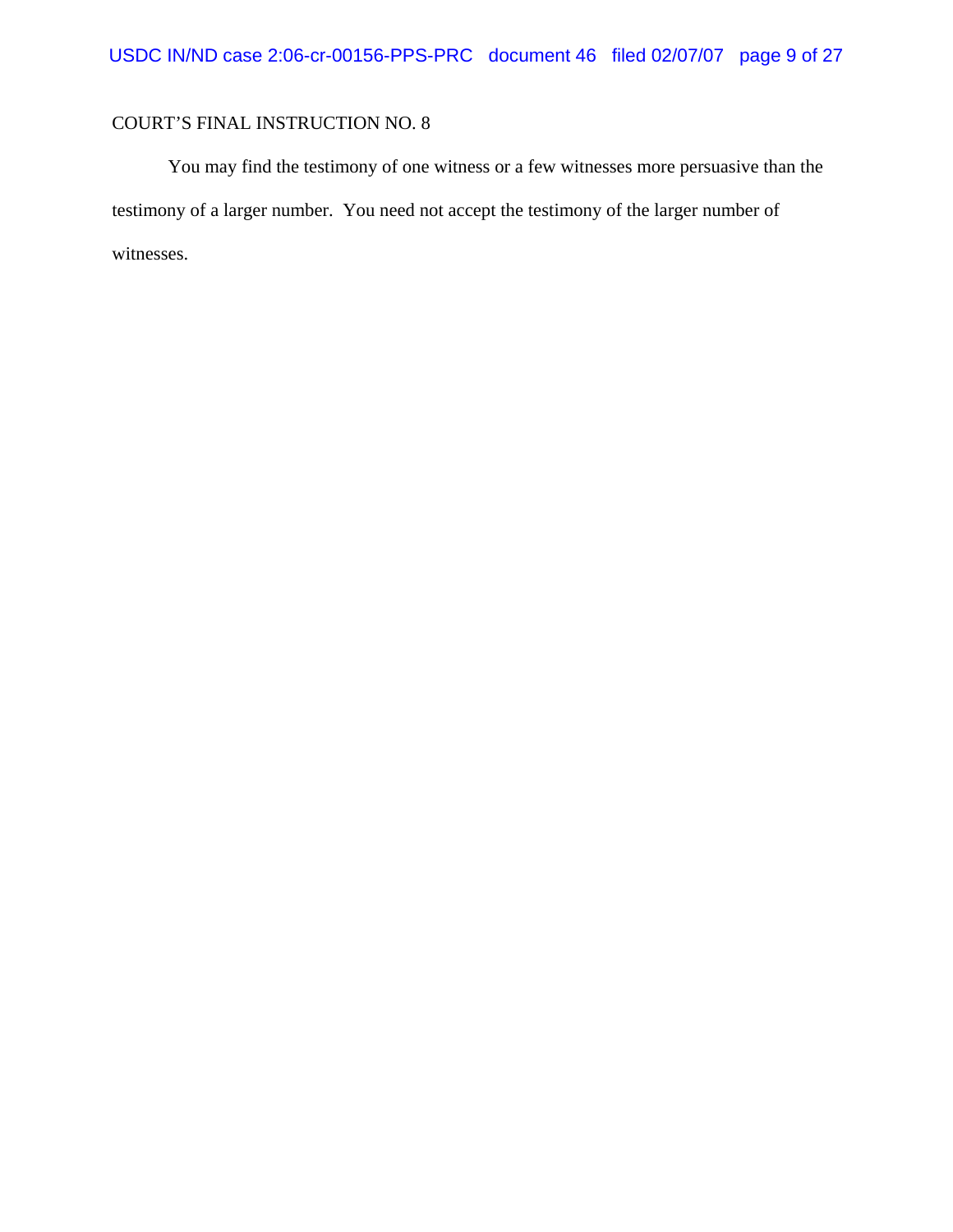The indictment in this case is the formal method of accusing the defendant of an offense and placing the defendant on trial. It is not evidence against the defendant and does not create any inference of guilt.

The defendant is charged with the offense of possessing a firearm after having been convicted of a crime punishable by a term of imprisonment exceeding one year. The defendant has pleaded not guilty to the charge.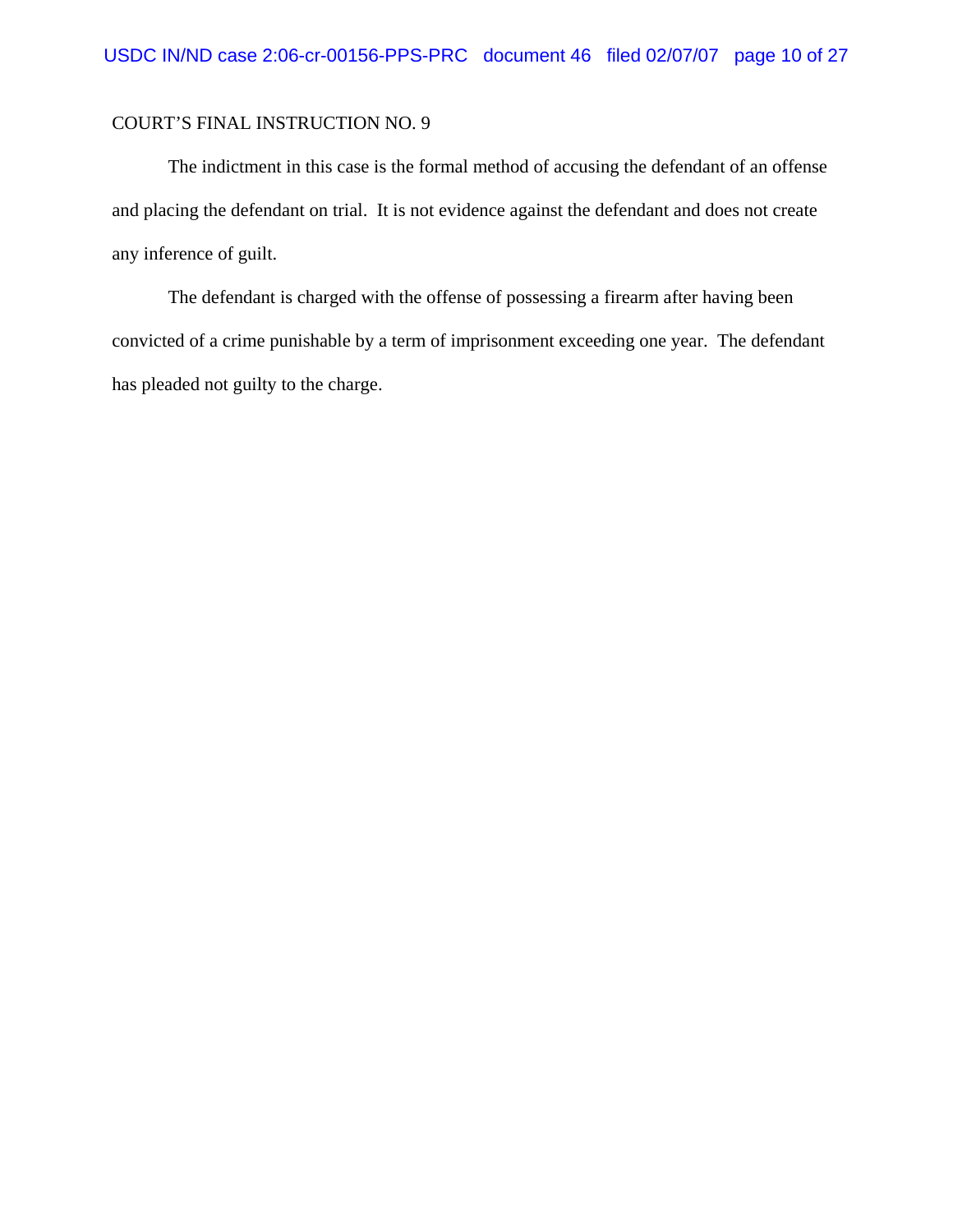The defendant is presumed to be innocent of the charge. This presumption continues during every stage of the trial and your deliberations on the verdict. It is not overcome unless from all the evidence in the case you are convinced beyond a reasonable doubt that the defendant is guilty as charged. The government has the burden of proving the guilt of the defendant beyond a reasonable doubt. This burden of proof stays with the government throughout the case. The defendant is never required to prove his innocence or to produce any evidence at all.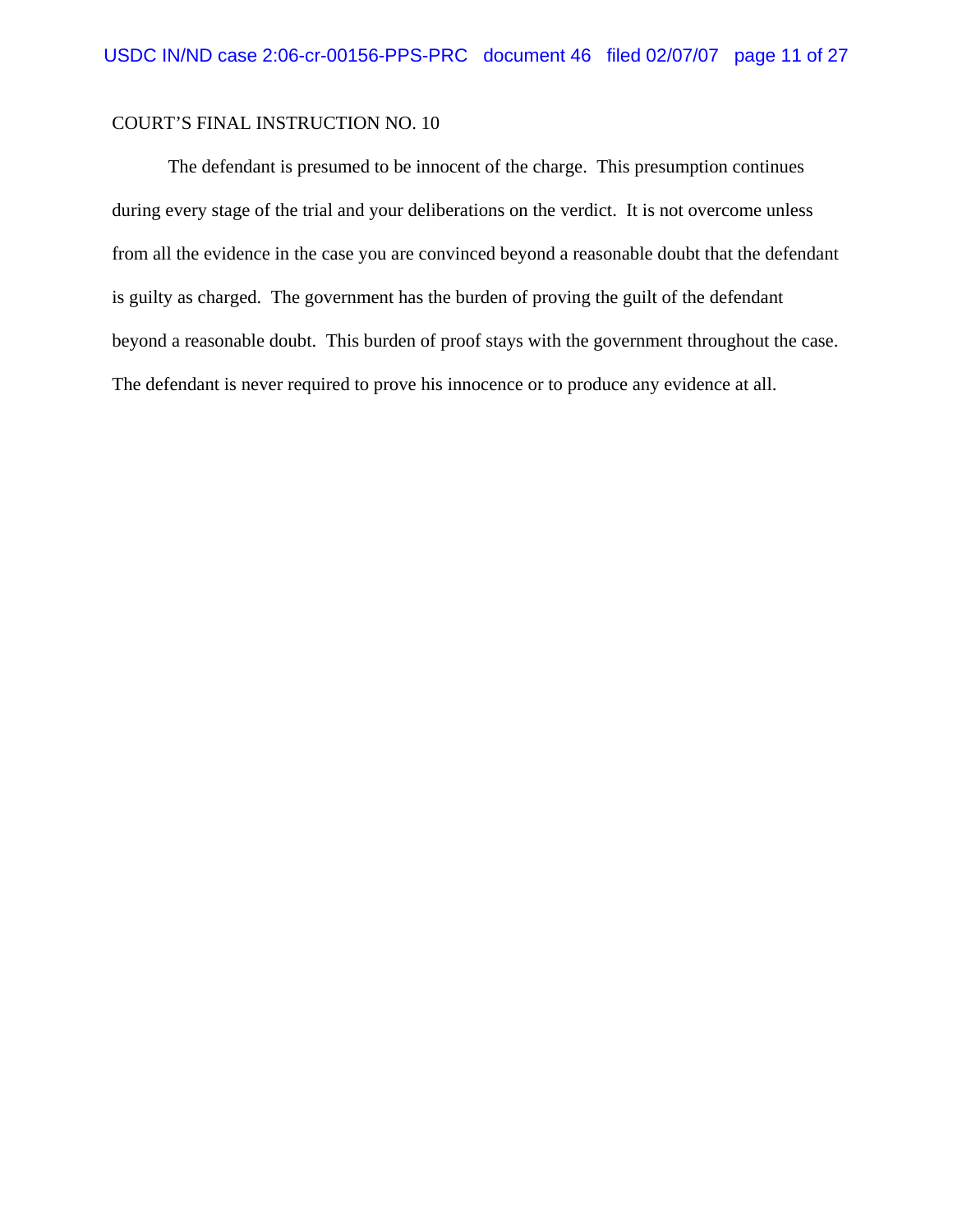The defendant has an absolute right not to testify. The fact that the defendant did not testify should not be considered by you in any way in arriving at your verdict.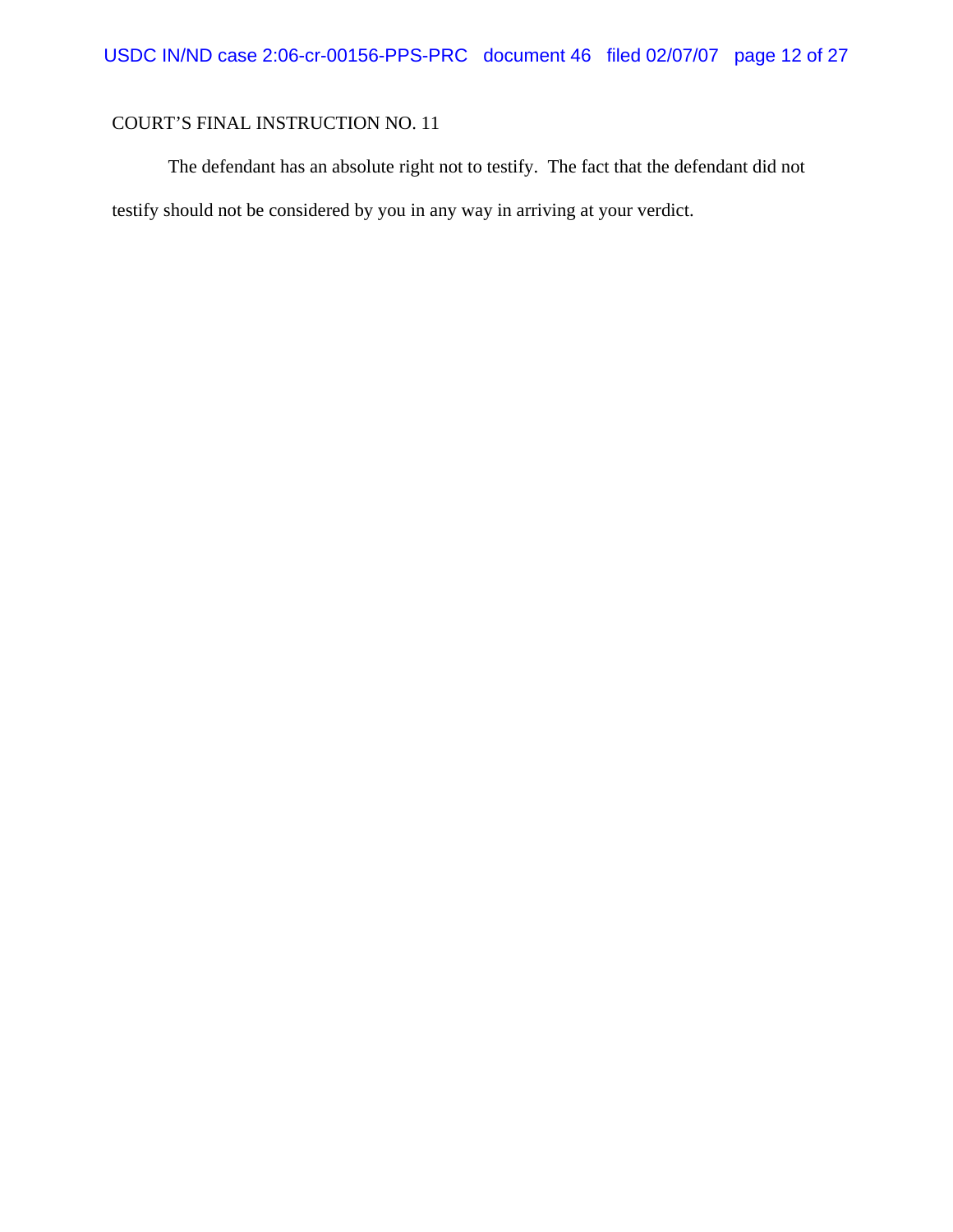You have received evidence of statements said to be made by the defendant to witnesses in this case. You must decide whether the defendant did in fact make the statements. If you find that the defendant did make the statements, then you must decide what weight, if any, you feel the statements deserve. In making this decision, you should consider all matters in evidence having to do with the statements, including those concerning the defendant himself and the circumstances under which the statements were made.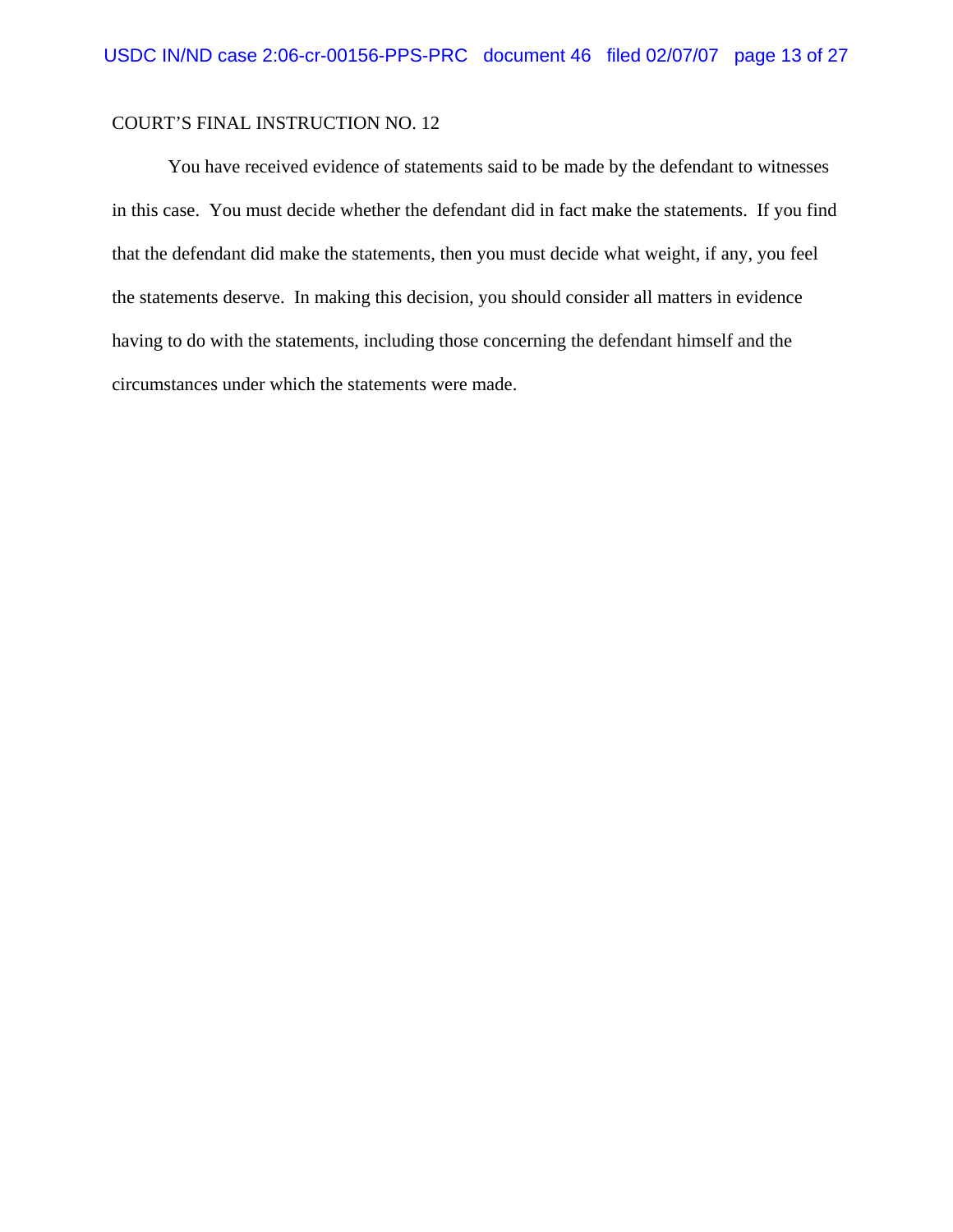You have heard witnesses give opinions about matters requiring special knowledge or skill. You should judge this testimony in the same way that you judge the testimony of any other witness. The fact that such a person has given an opinion does not mean that you are required to accept it. Give the testimony whatever weight you think it deserves, considering the reasons given for the opinion, the witness' qualifications, and all of the other evidence in the case.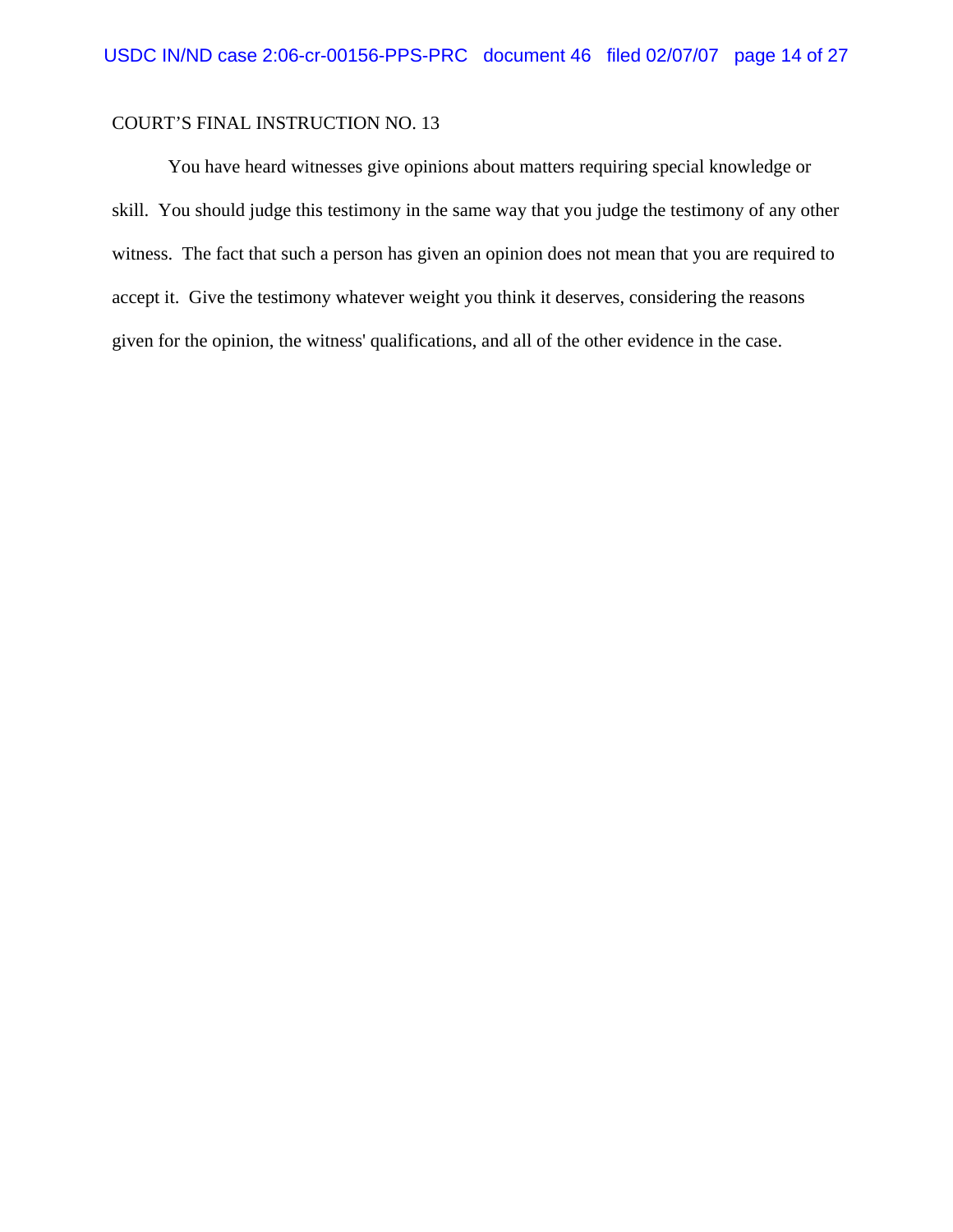You have heard evidence that before the trial witnesses made statements that may be inconsistent with the witness' testimony here in court. If you find that it is inconsistent, you may consider the earlier statement only in deciding the truthfulness and accuracy of that witness's testimony in this trial. You may not use it as evidence of the truth of the matters contained in that prior statement.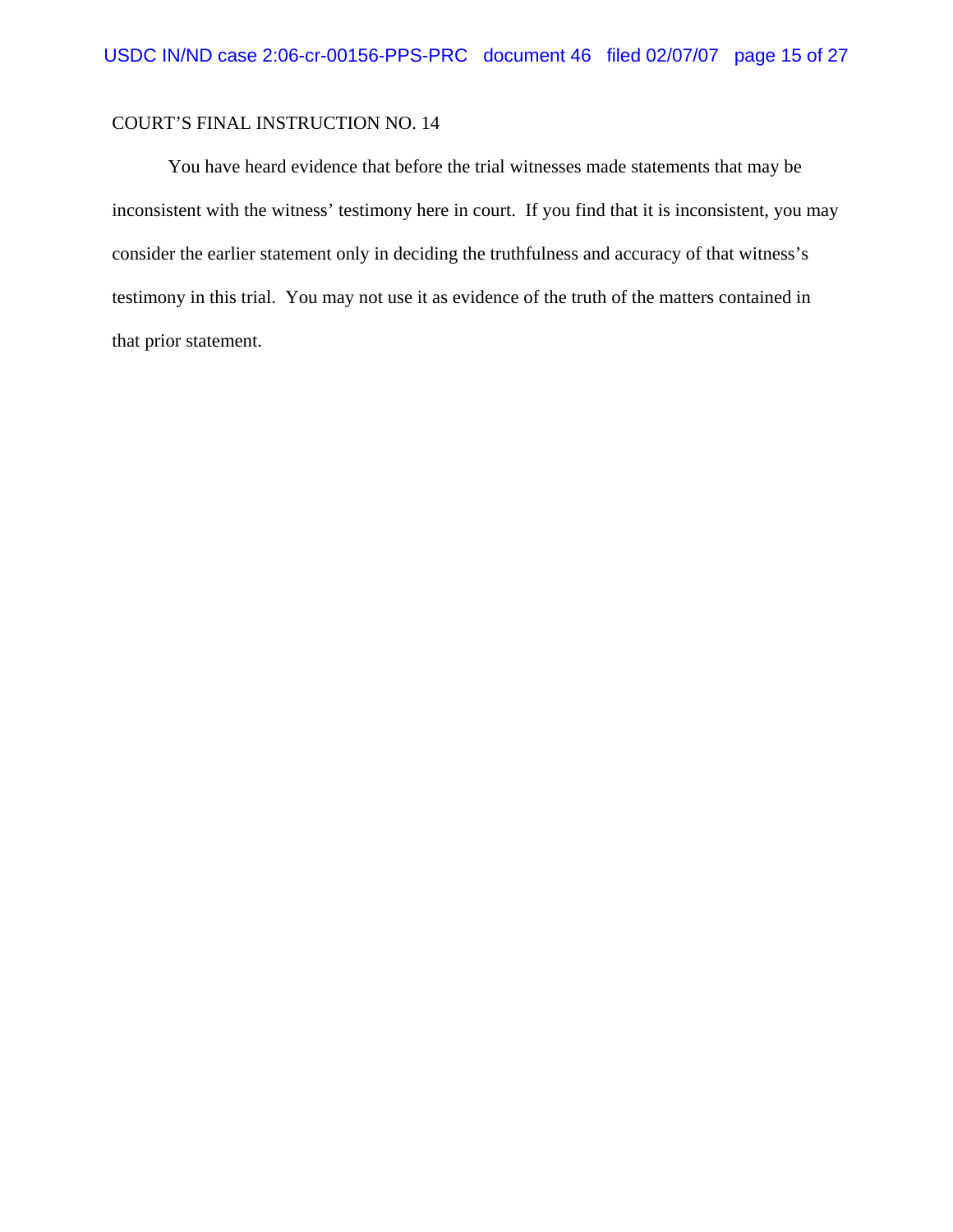You have heard evidence that witnesses have been convicted of crimes. You may consider this evidence only in deciding whether the witness' testimony is truthful in whole, in part, or not at all. You may not consider this evidence for any other purpose.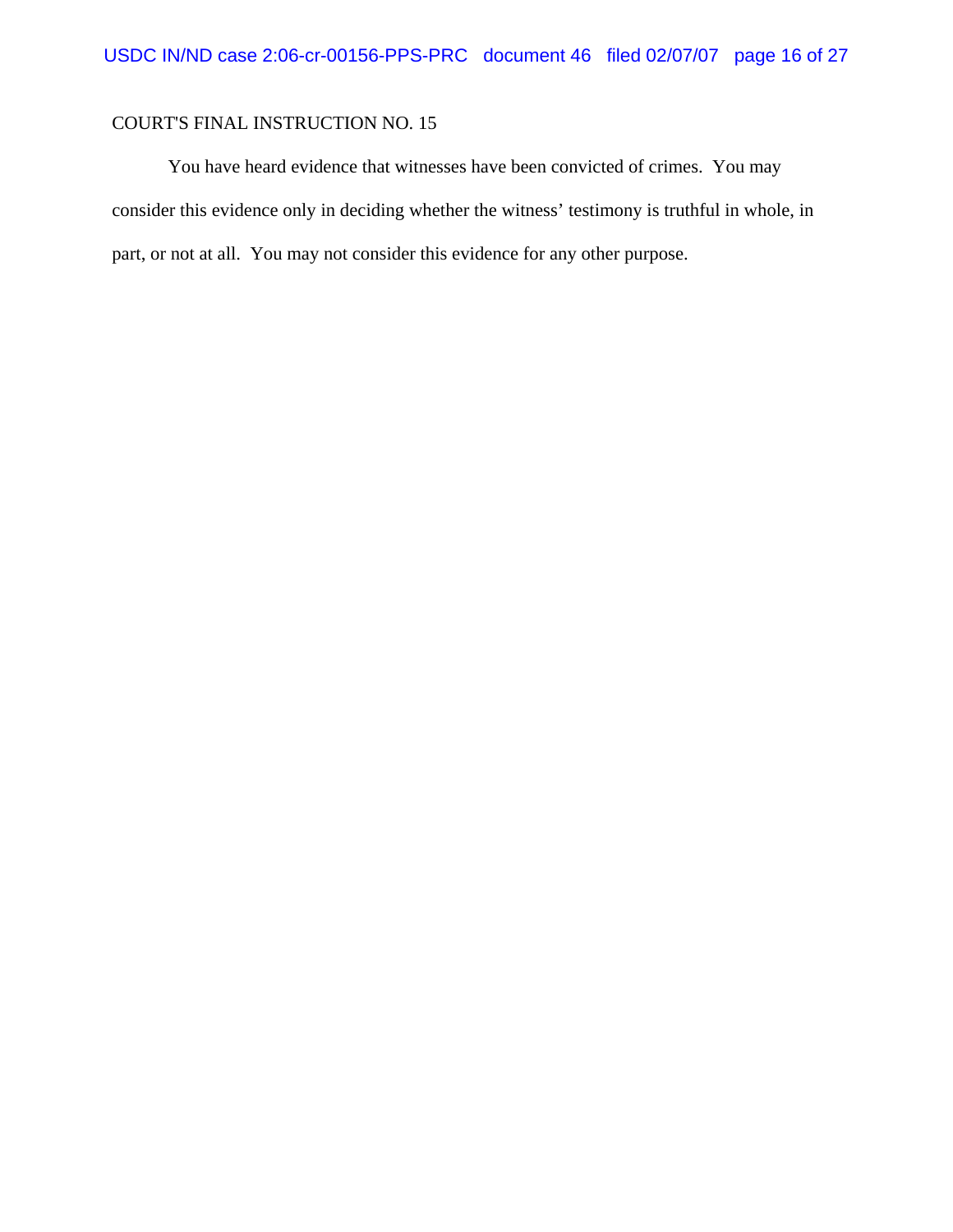The indictment charges the defendant with possessing a firearm after having been convicted of a crime punishable by a term of imprisonment of more than one year.

The offense of possessing a firearm after having been convicted of a crime that was punishable by a term of imprisonment of more than one year is defined by Title 18, Section  $922(g)(1)$  of the United States Code, which provides in relevant part:

> It shall be unlawful for any person . . . who had been convicted in any court of, a crime punishable by imprisonment for a term exceeding one year . . . [to] possess in or affecting commerce, any firearm[.]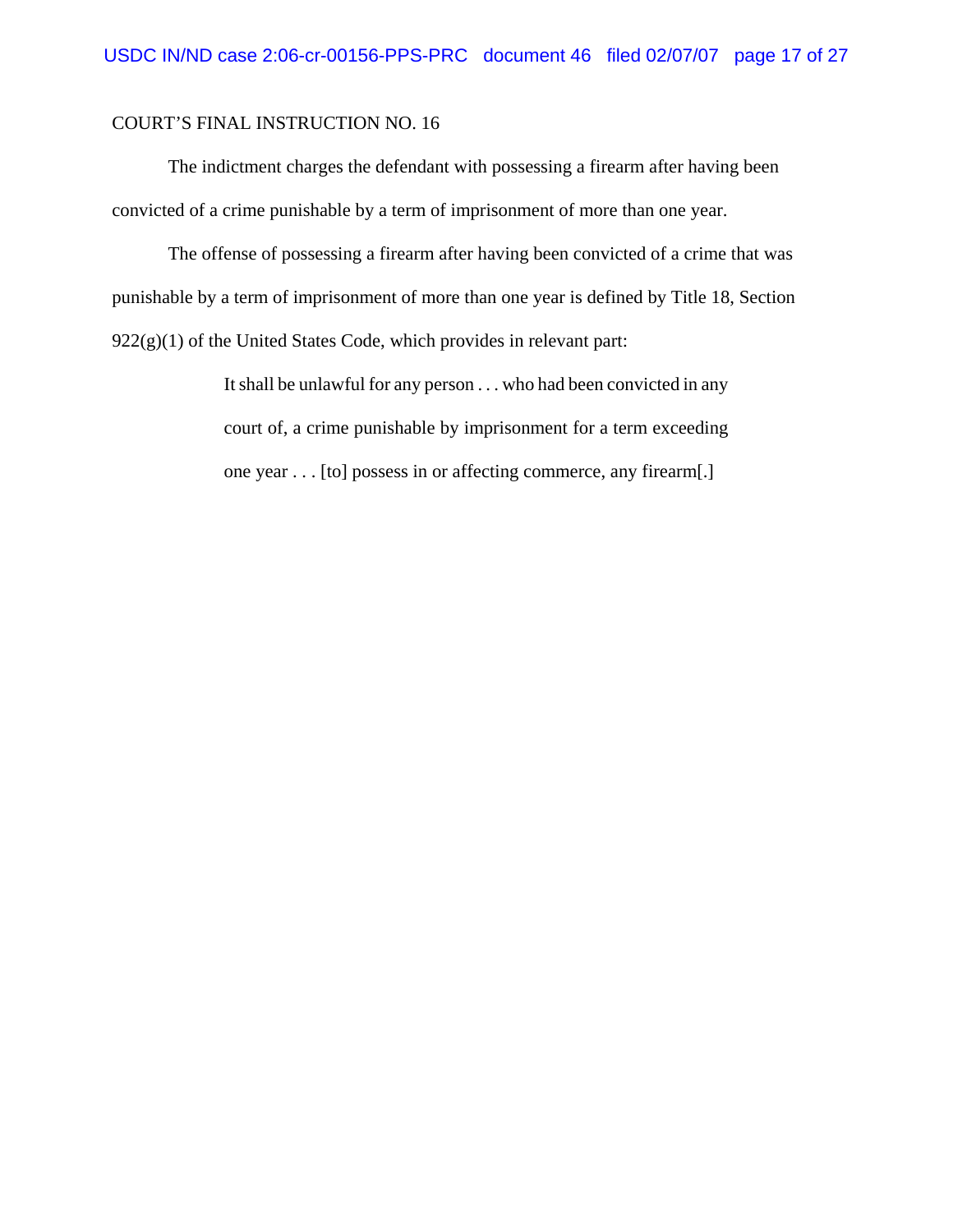To sustain the charge of possessing a firearm after having been convicted of a crime punishable by a term of imprisonment of more than one year, the government must prove the following propositions:

First, that prior to on or about August 3, 2006, the defendant had been convicted of a crime that was punishable by a term of imprisonment of more than one year;

Second, that on or about August 3, 2006, the defendant knowingly possessed a firearm; and

Third, that the firearm possessed by the defendant had traveled in interstate commerce prior to the defendant's possession of it on or about that date.

If you find from your consideration of all the evidence that each of these propositions has been proved beyond a reasonable doubt, then you should find the defendant guilty.

If, on the other hand, you find from your consideration of all the evidence that any one of these propositions has not been proved beyond a reasonable doubt, then you should find the defendant not guilty.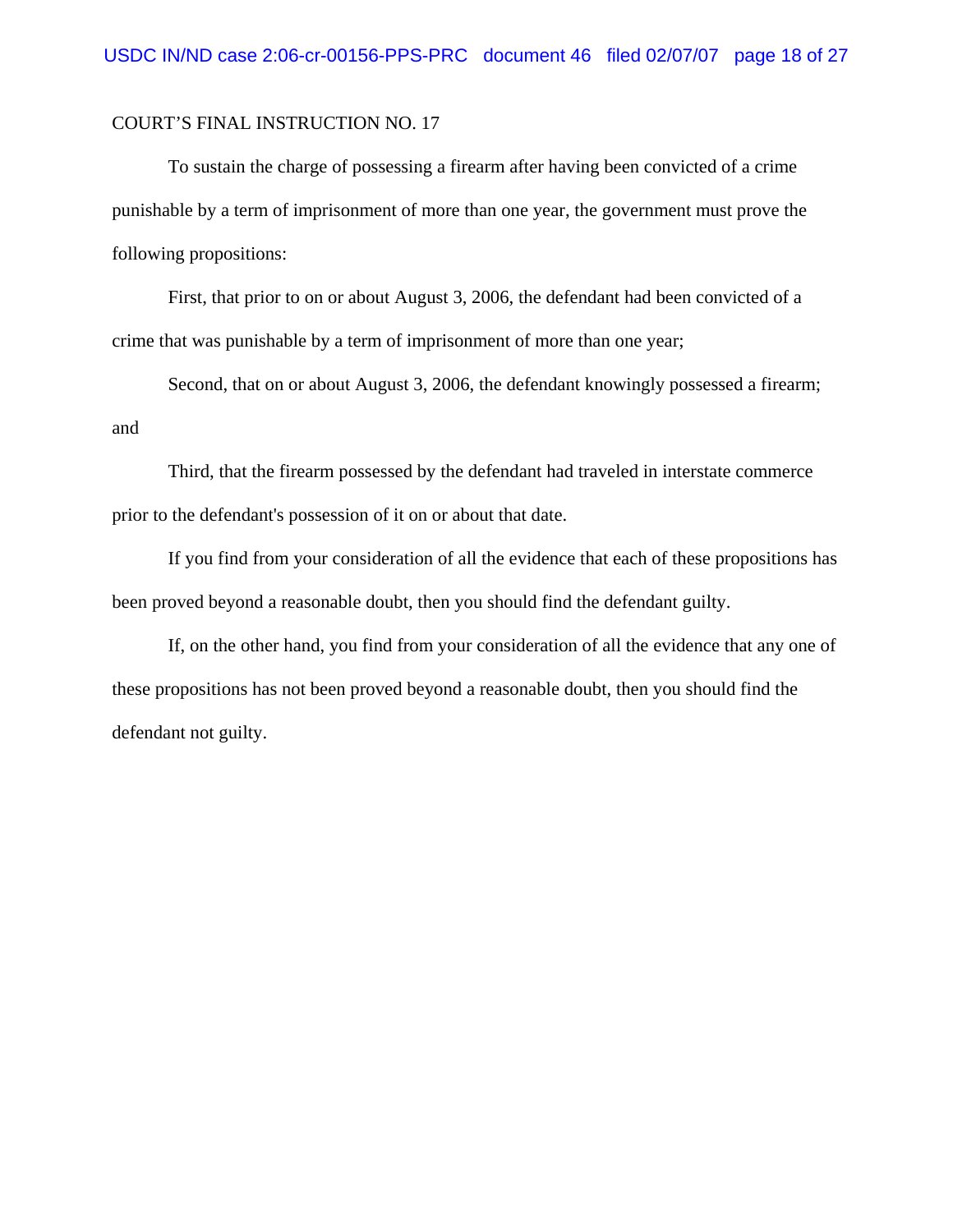You have heard evidence that the government and the defendant have stipulated:

 (1) that prior to August 3, 2006, the defendant had been convicted of a crime punishable by a term of imprisonment of more than one year;

(2) that government's Exhibit No. 1, the Smith & Wesson .40 caliber semi-automatic handgun bearing serial number PBV7980, was manufactured in Massachusetts and thus affected interstate commerce in that said firearm had to cross state lines to be found in Indiana in August of 2006;

(3) that government's Exhibit No. 2, twelve (12) rounds of Remington .40 caliber ammunition, was manufactured either in Connecticut or Arkansas and thus affected interstate commerce in that said ammunition had to cross state lines to be found in Indiana in August of 2006;

(4) that government's Exhibit No. 1, the Smith & Wesson .40 caliber semi-automatic handgun bearing serial number PBV7980, was test fired by BATF Task Force Agent William Poe and found to be a fully functional firearm since it was capable of firing a projectile by means of an explosive; and

(5) that government's Exhibit No. 1, the Smith & Wesson .40 caliber semi-automatic handgun bearing serial number PBV7980, was reported stolen on January 10, 2006 by Earl Scott. The gun was stolen from Earl Scott's car, which was located at 661 West 43rd Place, Gary, Indiana.

You may therefore accept these facts as true.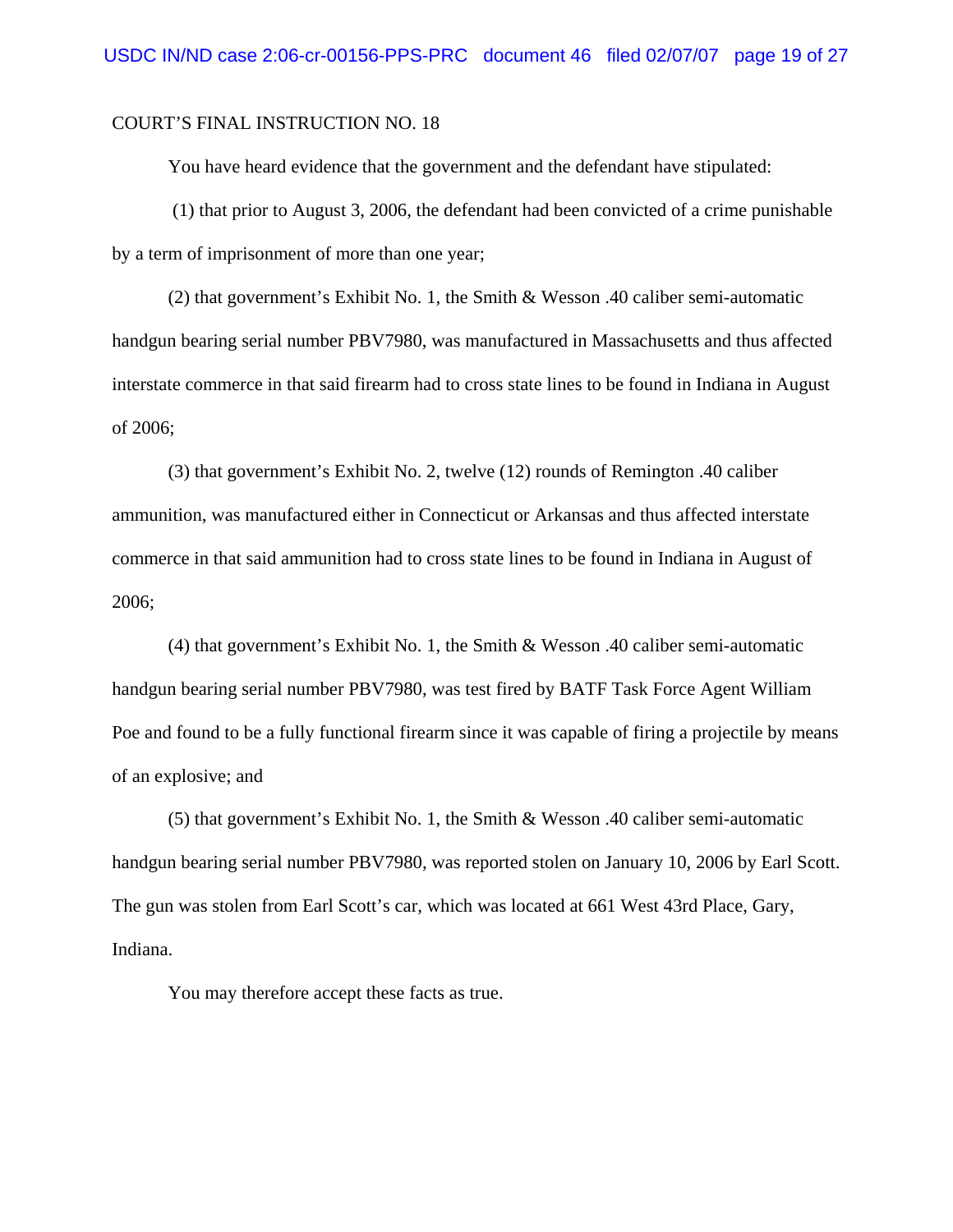You are instructed that a "firearm" is defined as any weapon (including a starter gun) which will or is designed to or may readily be converted to expel a projectile by the action of an explosive.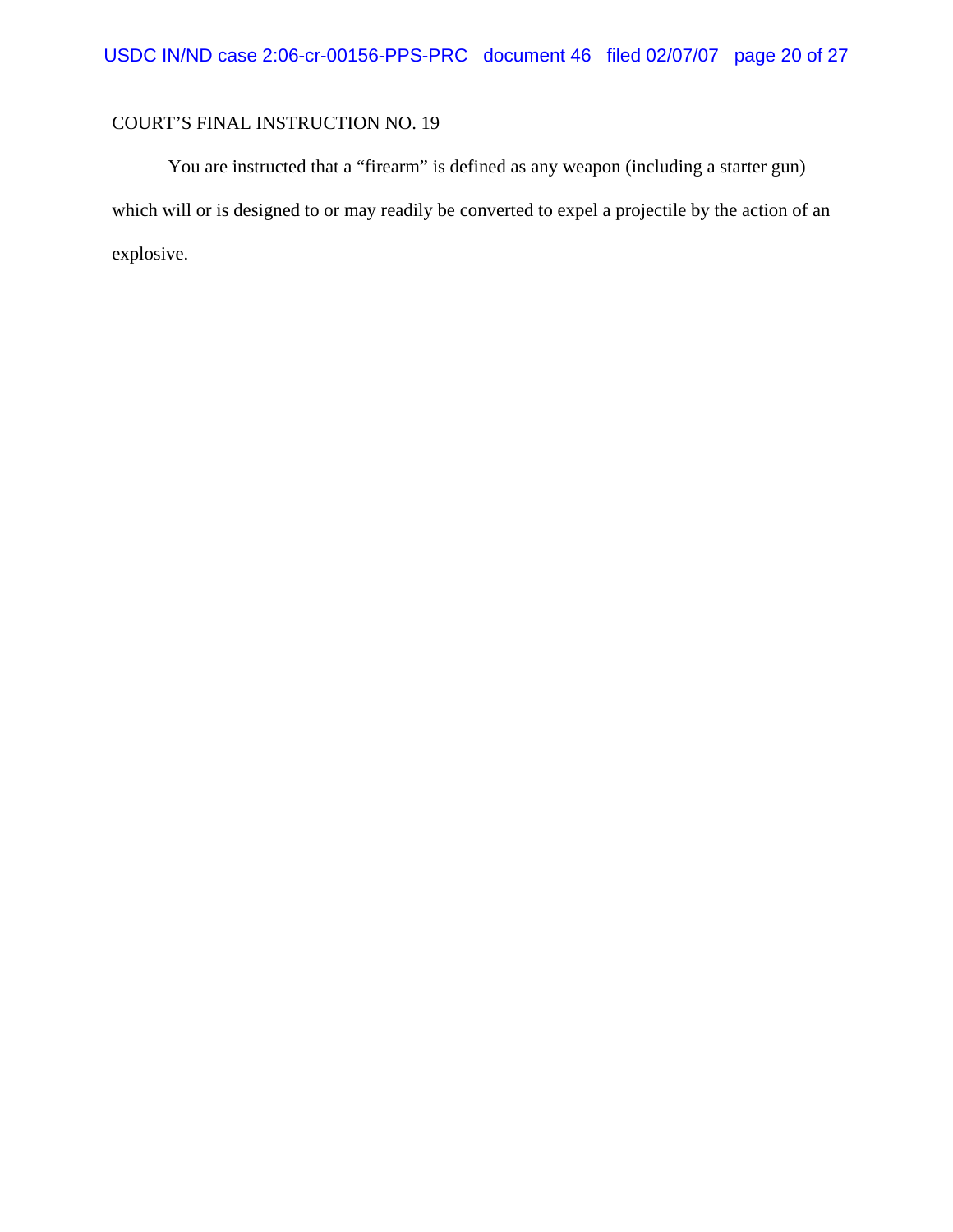Possession of an object is the ability to control it. Possession may exist even when a person is not in physical contact with the object, but knowingly has the power and intention to exercise direction or control over it, either directly or through others.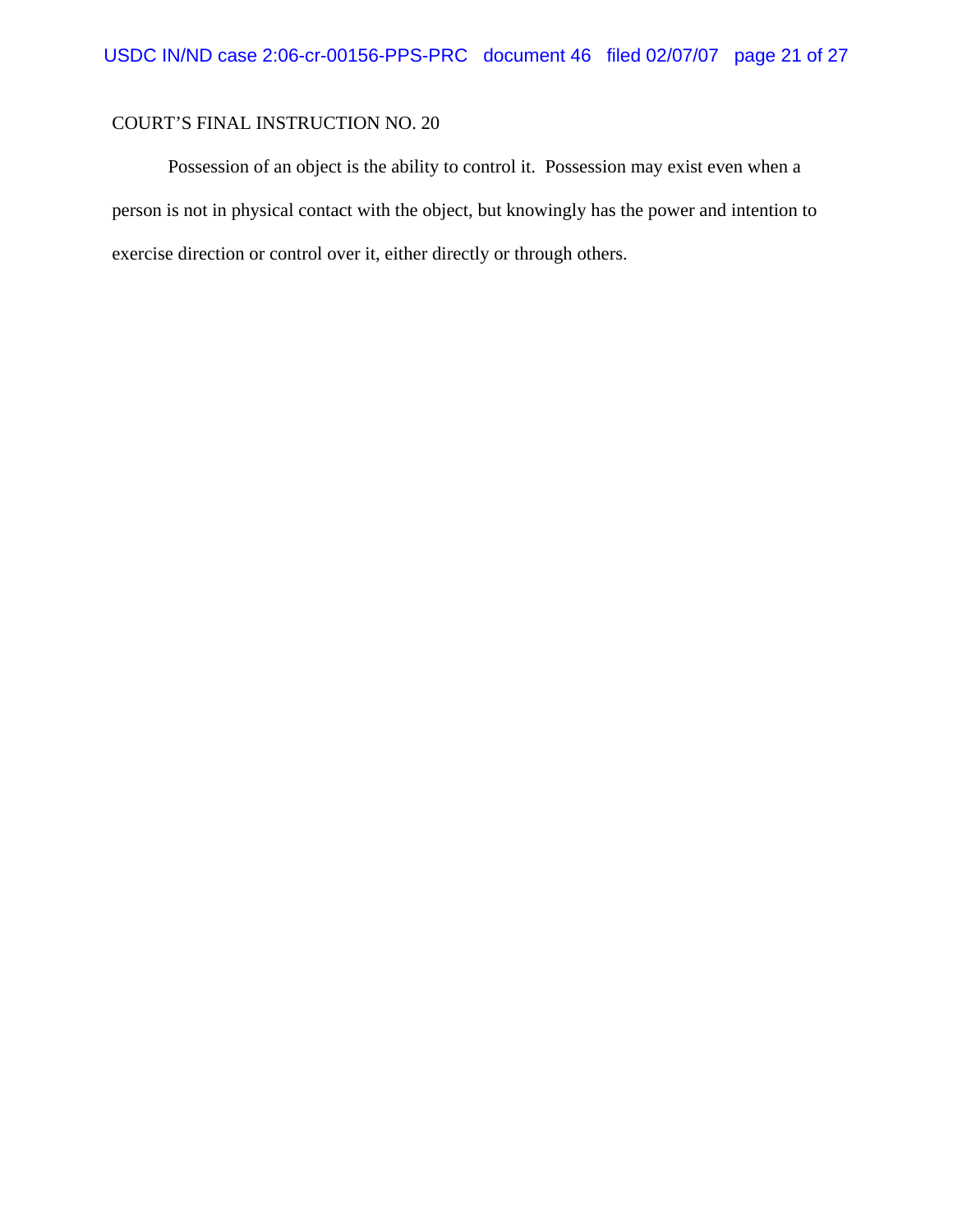When the word "knowingly" is used in these instructions, it means that the defendant realized what he was doing and was aware of the nature of his conduct, and did not act through ignorance, mistake or accident. Knowledge may be proved by the defendant's conduct, and by all the facts and circumstances surrounding the case.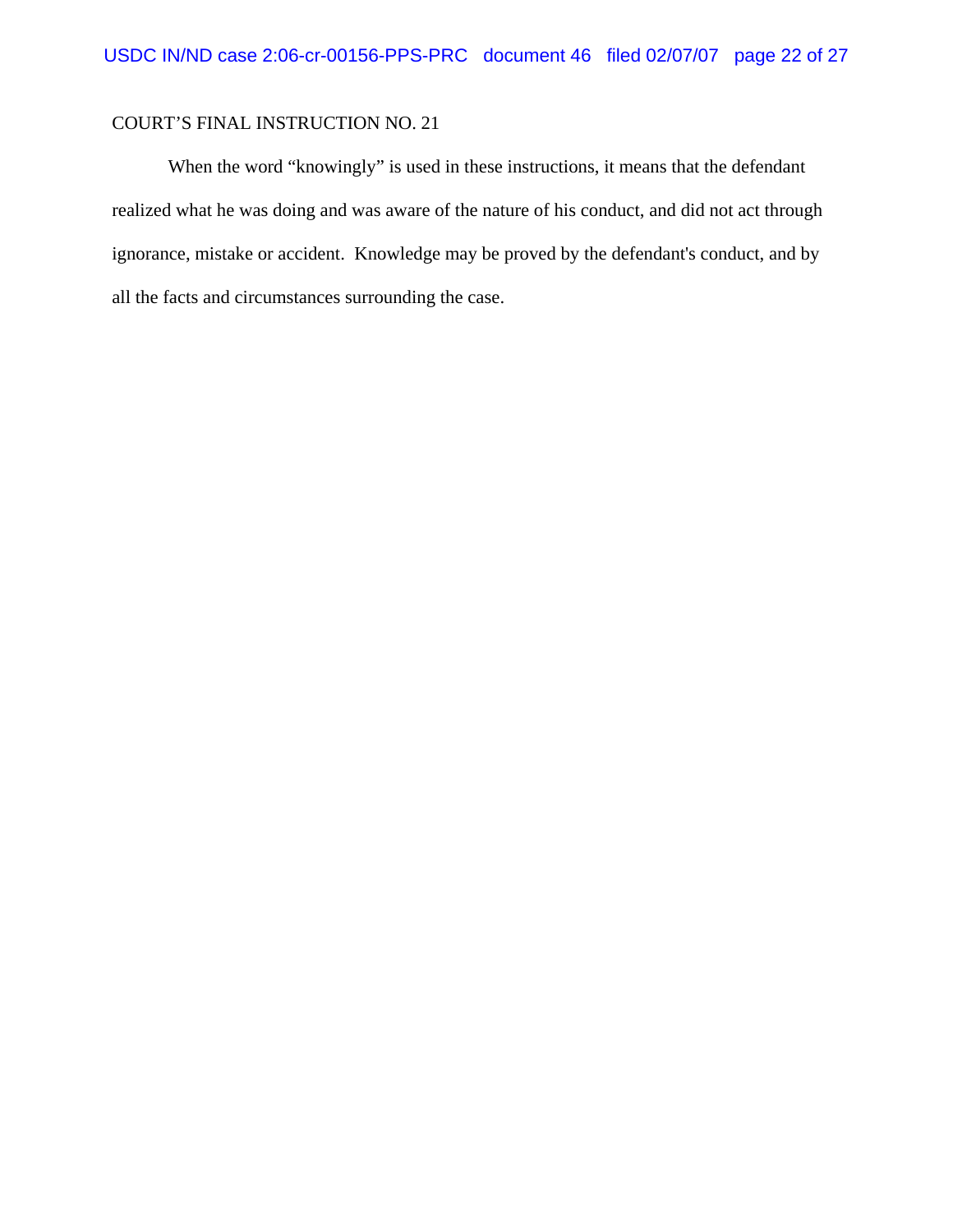A firearm has traveled in interstate commerce if it has traveled between one state and any other state, or across a state boundary line. The government need not prove how the firearm traveled in interstate commerce or that the firearm's travel was related to the defendant's possession of it or that the defendant knew the firearm had traveled in interstate commerce.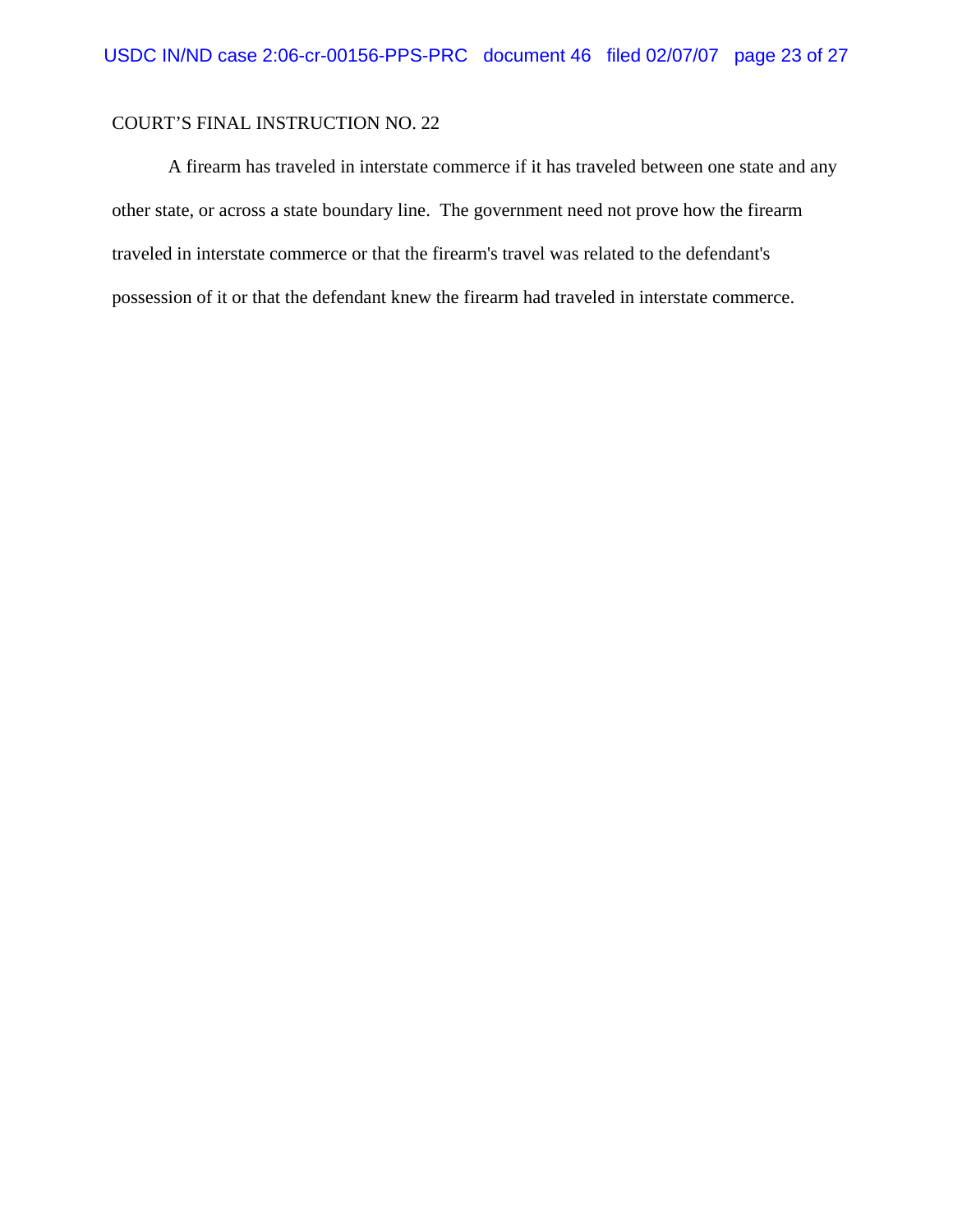The indictment charges that the offense was committed "on or about" August 3, 2006. The government must prove that the alleged offense happened reasonably close to that date but is not required to prove that the alleged offense happened on that exact date.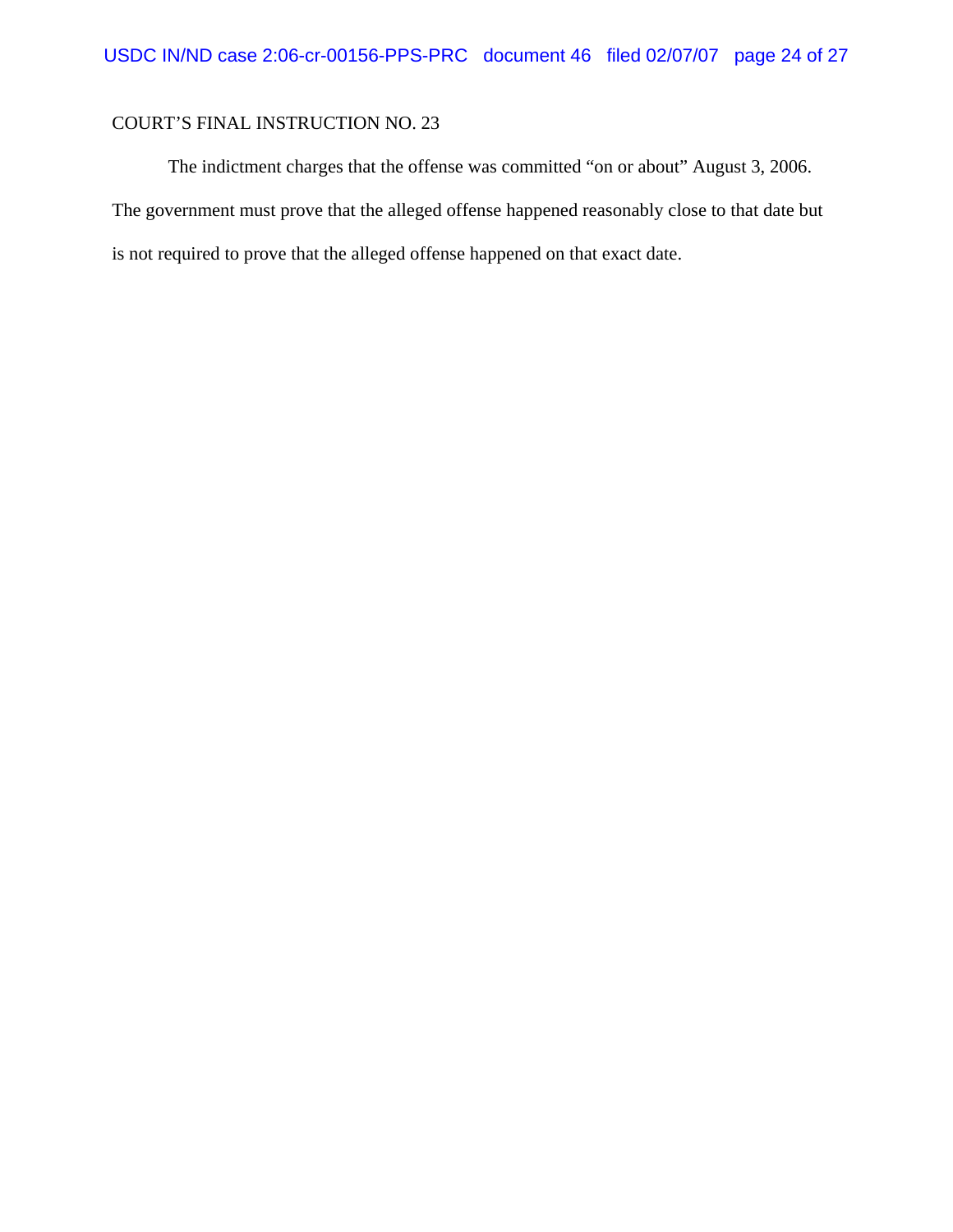Upon retiring to the jury room, select one of your number as your foreperson. The foreperson will preside over your deliberations and will be your representative here in court.

A verdict form has been prepared for you.

Take this form to the jury room, and when you have reached unanimous agreement on the verdict, your foreperson will fill in and date the form, and each of you will sign and date it.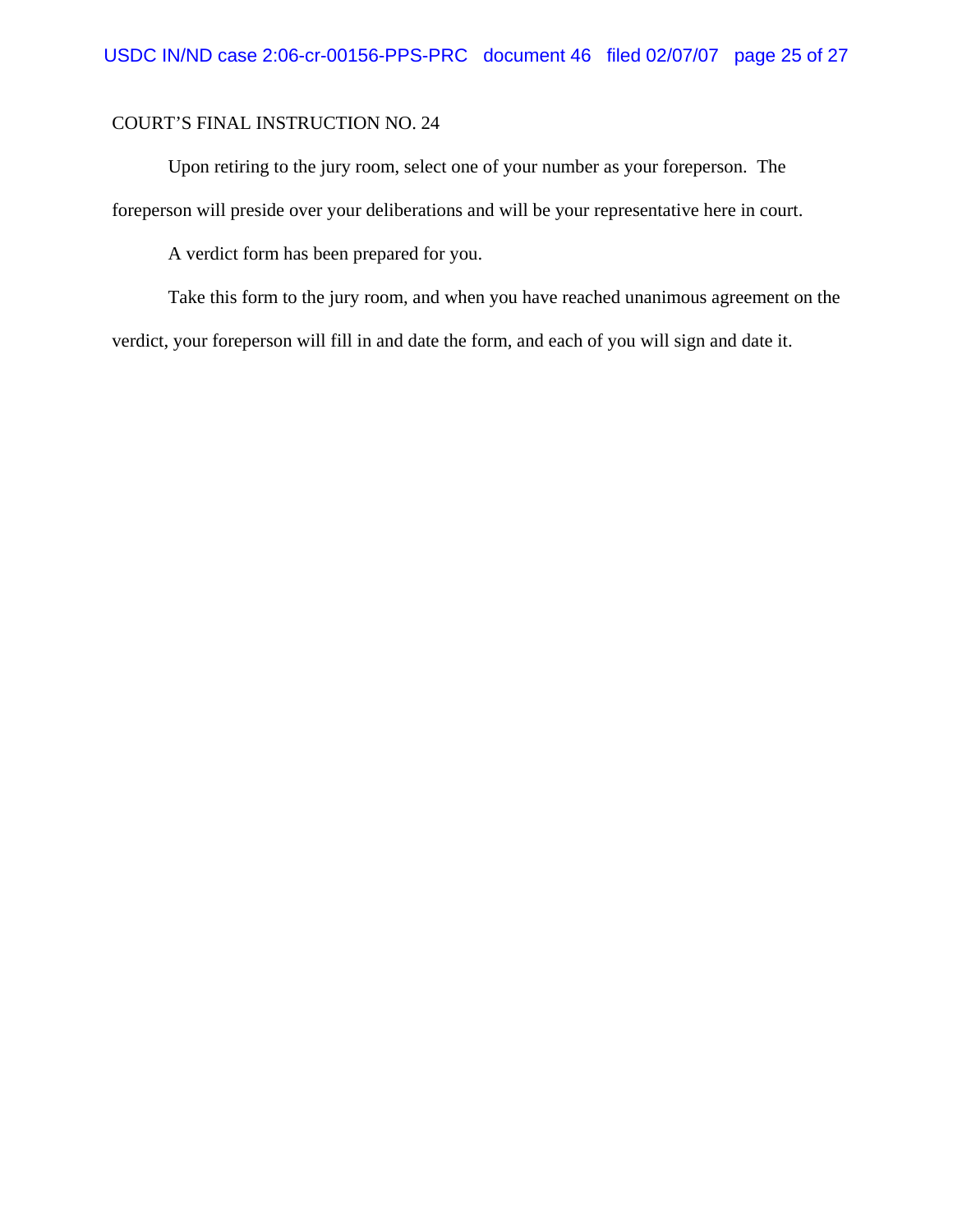I do not anticipate that you will need to communicate with me. If you do, however, the only proper way is in writing, signed by the foreperson, or if he or she is unwilling to do so, by some other juror, and given to the marshal.